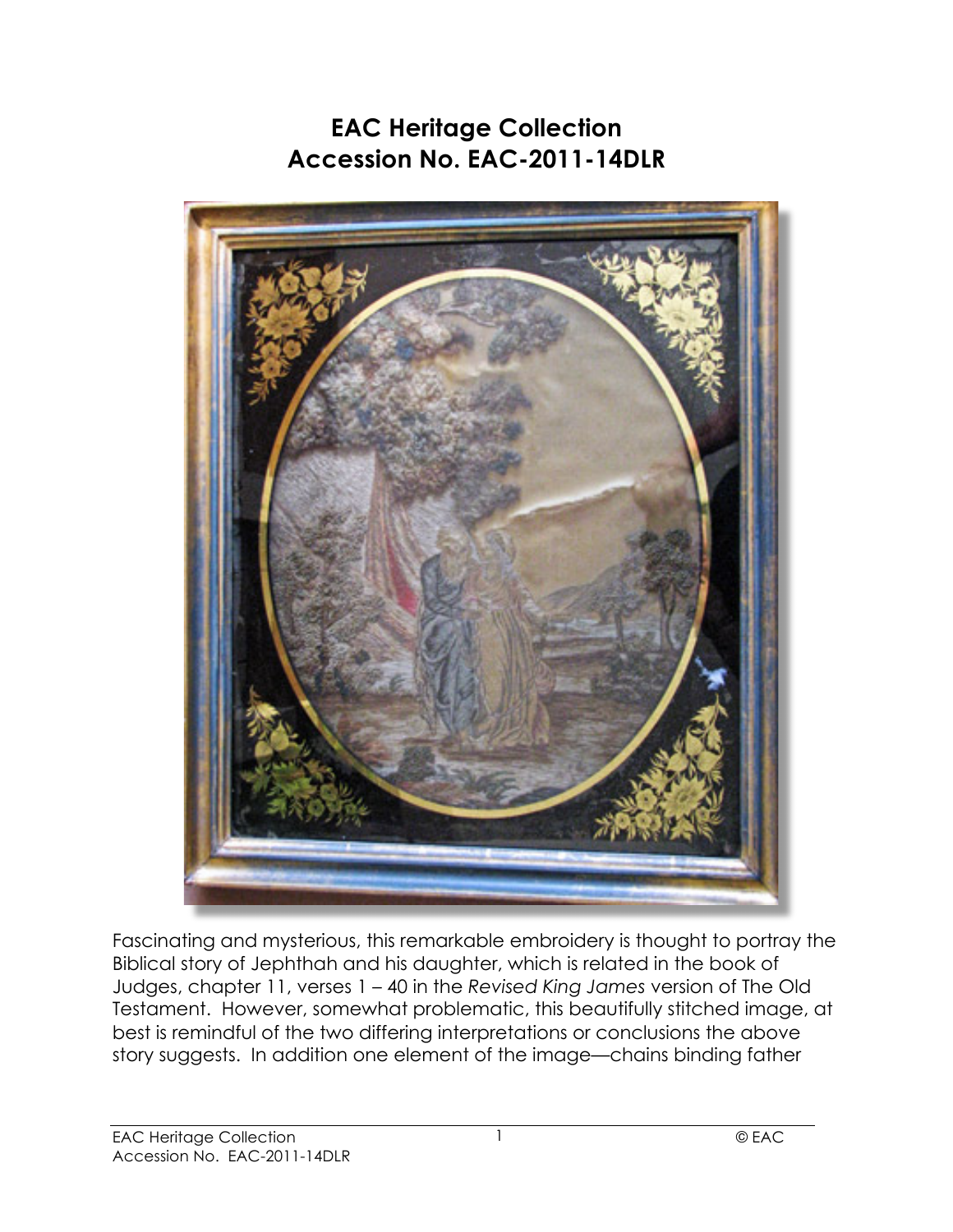and daughter together—is perhaps meant to symbolize the final fate of these two individuals but there is no such mention in the story.

In brief the account in Judges explains that Jephthah was the son of Gilead and a prostitute; in time his half brothers whose mother was the wife of Gilead disowned him. Eventually Jephthah became a great fighter and when his fellow Israelites began warring with the Ammonites, they begged Jephthah to lead their army. Jephthah agreed on the basis that if he should be victorious, the Israelites would name him head over all their people. In the end Jephthah was successful and as a thank you to the Lord he pledged "whoever comes forth from the doors of my house to meet me when I return victorious from the Ammonites, shall be the Lord's and I will offer him up for a burnt offering." (*Revised King James Bible; The New Bible Dictionary*.)

Sadly, Jephthah's only child, his daughter is the first to greet him. Upon hearing what her father had promised the Lord, the daughter emphasized that the father must carry out his promise. As the daughter requested, she was given two months "to wander on the mountains and bewail my virginity, I and my companions." (*Revised King James Bible*; and, *The Living Bible*). At the end of the two months she returned to her father "who did with her according to the vow which he had made." (*Revised King James Bible*) The above-mentioned accounts leave little doubt as to what happened to the daughter. In addition, the *Bible Dictionary* disputes the theory that the "father devoted his daughter to a life of celibacy", supposedly first suggested by Rabbi David Kimchi, 1160-1235. The latter is further considered by the scholarly Rabbi Moshe Reiss in his commanding essay printed in the *Jewish Bible Quarterly*. Rabbi Reiss alludes to the fact that for various reasons the term "burnt offering" is ambiguous. Nevertheless he concludes after his arduous discussion "thus the daughter lost her life." (Reiss, p.57) However, various other accounts by scholars and/or students that are on the Internet provide in-depth information that the daughter's "virginity was consecrated to God" thereby sentencing her to a monastery/convent life. Meanwhile, the father was supposedly very upset with himself because his daughter was his only child and with her not being able to marry he would not have grandchildren and his family name would not carry on. At any rate, whatever their fate, the elderly man and young woman portrayed in the embroidery appear bound together, symbolized by the chains, to seemingly a "wilderness" existence, quite removed from the world they have known.

Unfortunately there is no name or date on this embroidery that would provide some indication as to when or even where it was created. However the literature considers several facts that suggest the EAC embroidery may well have been created in the late 18<sup>th</sup> or early 19<sup>th</sup> centuries. In fact the general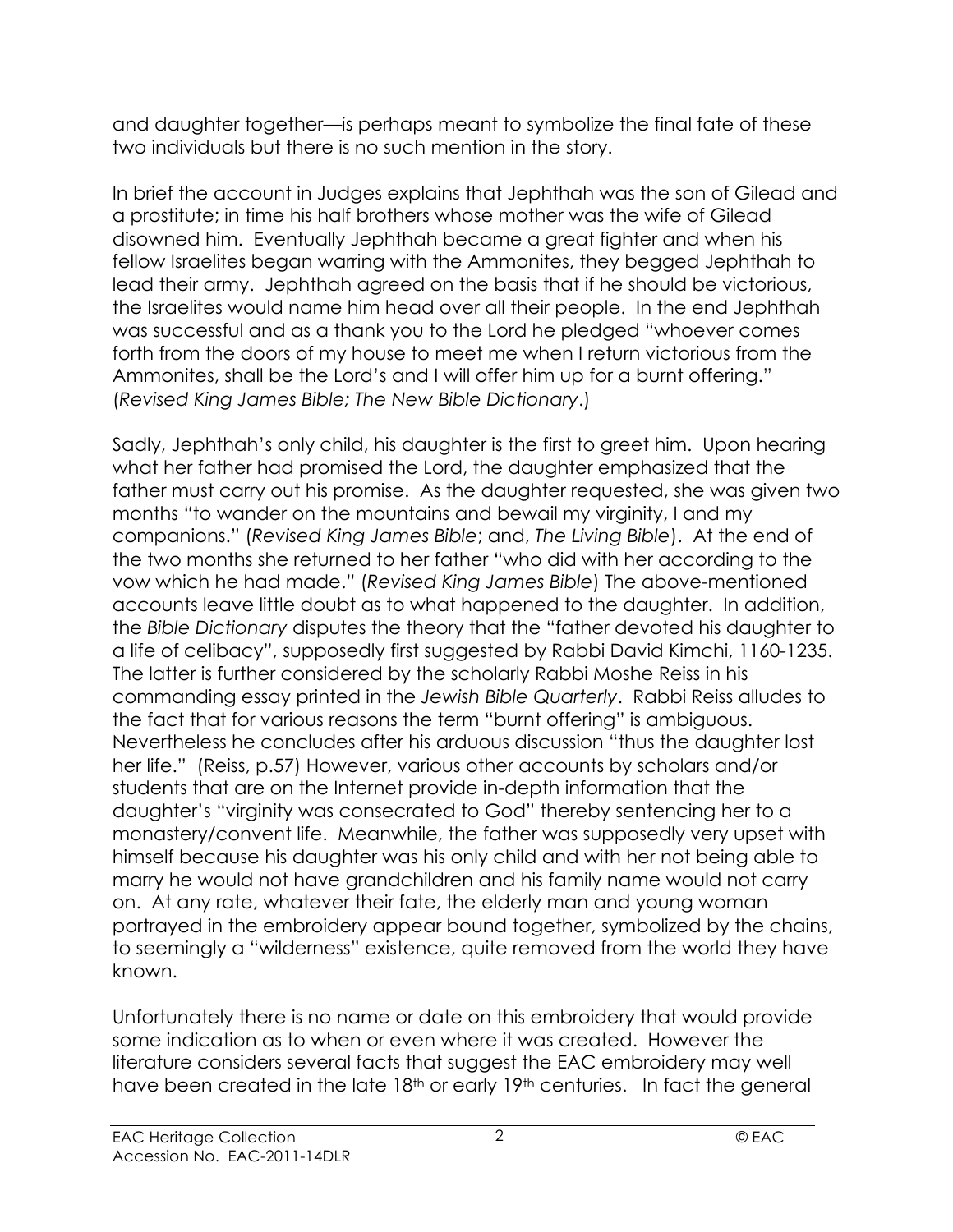artistry, skill and style of the EAC embroidery are not unlike those seen in the period embroideries. For example the latter include an embroidery of the Biblical figures Ruth and Naomi based on an 1805 engraving while another embroidery dated 1820 features a harpist (Staples, p. 38) Still another surface stitchery, named Alexandria, circa 1815, is highlighted in the Fall 2011 *Sampler & Antique Quarterly* (Allen, p. 41). Other examples include a needlework picture of Maria and one with the caption "And the Daughter of Pharaoh came down to wash herself at the river" (Swan. pp. 175, 179). As well as the EAC embroidery appearing to illustrate the early 19<sup>th</sup> C. classical style, it seemingly is worked in the same fibres—silk and wool on silk ground with a linen back.



However, there may be one minor variation. Although the various sky areas in the latter embroidery examples are painted in watercolours it is questionable as to whether the sky in the EAC embroidery has received any treatment. Nevertheless, the respective flesh areas in all of the embroideries, including the EAC piece are painted. In addition the techniques used in the EAC embroidery are primarily long and short, straight and bullion/French knots, which are featured in the above works and discussed below.

There are at least two other aspects that are noteworthy with respect to dating the EAC embroidery. Firstly, in the early 1800s there was a new interest in classical motifs, even

portraying scenes from the Bible. This trend developed into mourning images, which became very fashionable. Even if no one close to the stitcher had died, mourning images encouraged women to ponder the hardships of life and even include such thoughts in their embroideries (Swan p. 181) It was considered a period of enlightenment when women were being encouraged to think beyond pleasant little stories "to themes more progressively sombre" such as mourning pictures. Where once images simply portrayed moral lessons, mourning images became very fashionable. (*Needlework In America*, p. 162) – Secondly, the mid 1800s to the later years featured an abundance of Berlin Work; every thing from small animal, floral and bird designs to landscapes were frequently worked in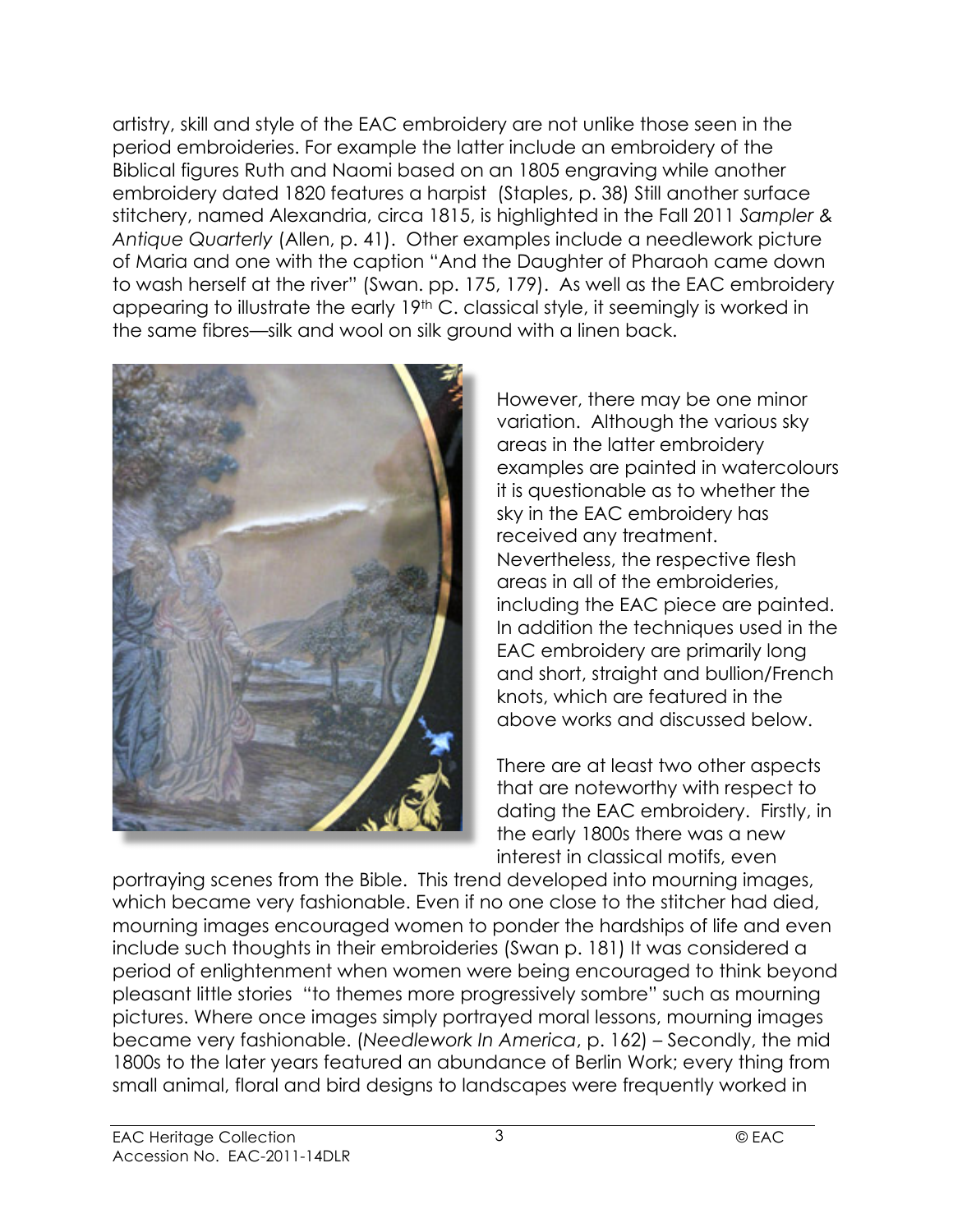bright wools on canvas. In addition, the latter part of the 19<sup>th</sup> Century was plagued with numerous inexpensive women's magazines which all tended to concentrate on technique instruction with little or no concern for design so that embroidery "reached a low ebb". Projects tended to focus more on smaller items that might even be classified as knickknacks. (Howard, p. 9) Thus it would seem there is in fact a good possibility that the EAC embroidery was created in the early 1800s.

If in fact the EAC embroidery was stitched in the early 1800s, it could well be 200 years old and accordingly, may have been framed several times. However it is apparent that this embroidery was definitely framed, possibly with an eglomised glass, in 1870 due to the fact that when the frame was recently removed from the embroidery, an extremely fragile newspaper found scrunched between the frame and embroidery read as follows: *London Times*, December, 1870. (Thankfully pictures were taken at the outset because as soon as the newspaper was touched, it crumbled into tiny slivers.)

The embroidery has suffered considerable deterioration problems over the years. There's a major worn area in the sky section that appears somewhat like a tear. However, the bits of frayed edges plus other areas where the background silk fibres are separating and pulling away all indicate the unstableness of the fabric. Andrea Reichert, curator of the Manitoba Crafts Museum and Library in Winnipeg, MB, after careful examination, has confirmed that the so-called tear and other noticeable worn, deteriorated areas are primarily caused by tension and stress due to the silk being backed with linen. (The latter was a common practise.) As the fibres contract and expand given environmental conditions, the stronger linen fibres pull against the silk.

Further deterioration has been noted in some of the areas stitched in wool. The fibres appear to be pulling apart and again on close examination, these fibres rise off the surface, appearing almost like a fine brush.

Finely executed embroideries are often simply referred to as beautiful but this piece is not only beautiful; the imaginative use of materials and techniques evoke a sense of unrest and emotion. It's not a happy story. Using just silk and wool—such works also include chenille—the embroiderer in masterly fashion has utilized four techniques—long and short, French knots and a "simulation" of Turkey work to create this truly artistic embroidery. Seated in the centre foreground, both the father and the daughter are dressed in classical, flowing robe-like garments. The father's garment is stitched in long and short tones of grey wool with a deeper shade giving shape to a visible arm and the garment in general. His light tan wool cape hangs in well-placed folds of dark brown long and short stitches. (Wilson, pp. 41-2) In contrast, the daughter's gown and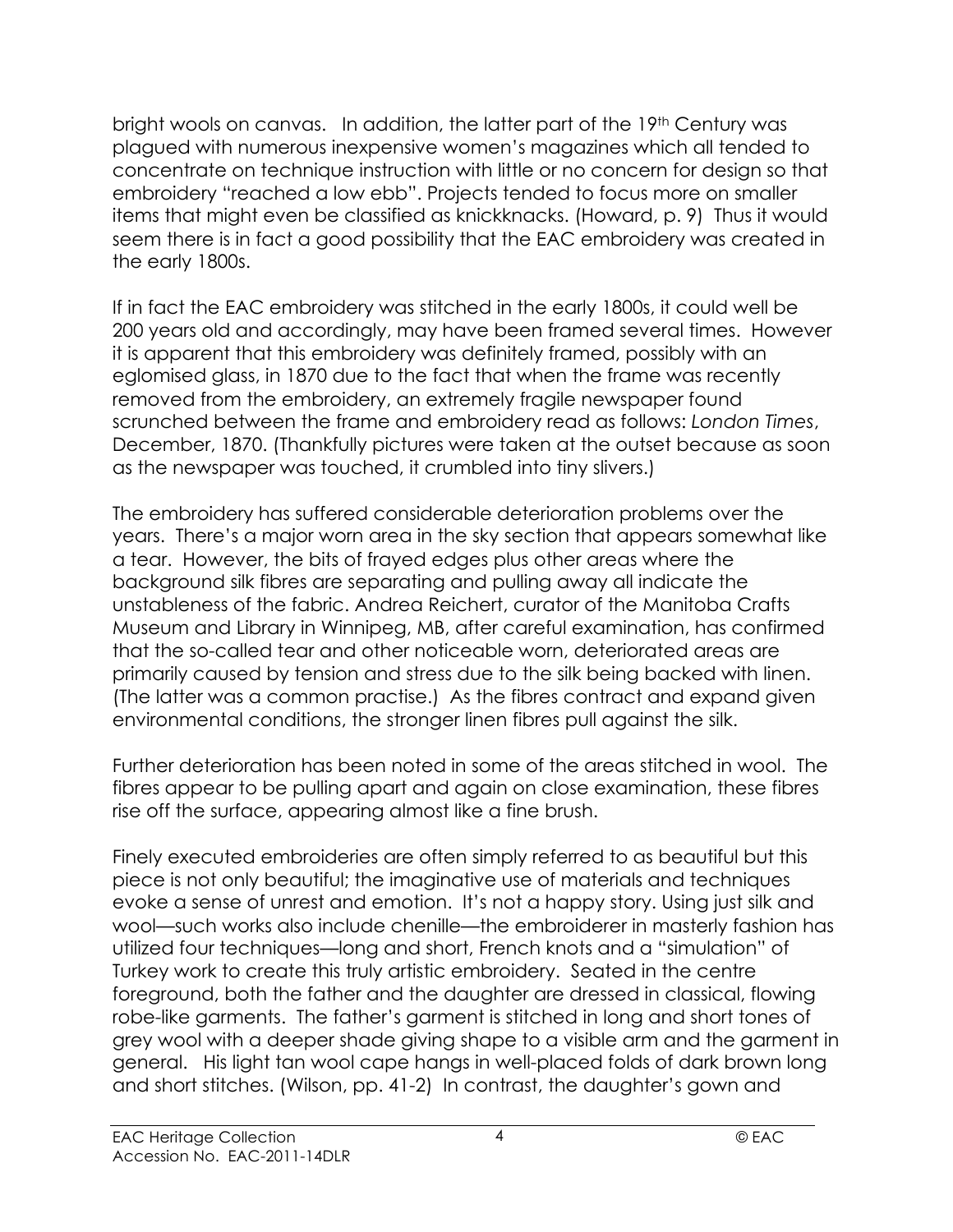seemingly a shawl are exquisitely stitched in long and short glistening silk threads that shade from light gold to reddish and brown/gold tones defining the fullness of her garment. Even though both figures are dressed in loosely fitting attire and stitched in the same technique, their respective garments appear entirely different, due to the different fibres and the skilful stitching. Whether simply straight stitches or long and short in gold threads, the latter create the father's thinning hair and well rounded, thick beard. Similarly the daughter's elegantly styled coiffure includes a decorated hairband. (Wilson, pp. 41-2)

Although troubling, there is no mistaking the finely stitched chains in a straight stich that appear to hold the old and the young captive. (Bucher, p. 305)



This EAC embroidery is a multi-layered study with one of the most interesting being the skilful use of the long and short technique combined with shading. The foreground, middle ground and background including the hillside on the right side are all worked in long and short technique; distance is achieved with the faraway background hillside being worked in gold and grey silk threads as opposed to both the middle and foregrounds being stitched in shades of brown wool with a hint of grey in the approaching background. The slightly noticeable heavier textured foreground appears to have been stitched in perhaps more than one strand of wool as opposed to the middle area that lies a little flatter and thus more distant, having

possibly been stitched in one ply. Similarly straight stitches could be readily mistaken for bark on the shapely little tree trunks in the middle ground. Although the sources used in this research refer only to French knots (Enthoven, p.149) at the outset of the 19th Century, it would appear that some shrubbery around the above mentioned trees could be tiny, tightly nestled bullion knots in mostly dark hues of wool with a sprinkling of green. (Enthoven, p. 151) Similarly the foliage in the nearby trees is again comprised of bullion knots in light tan and gray wool.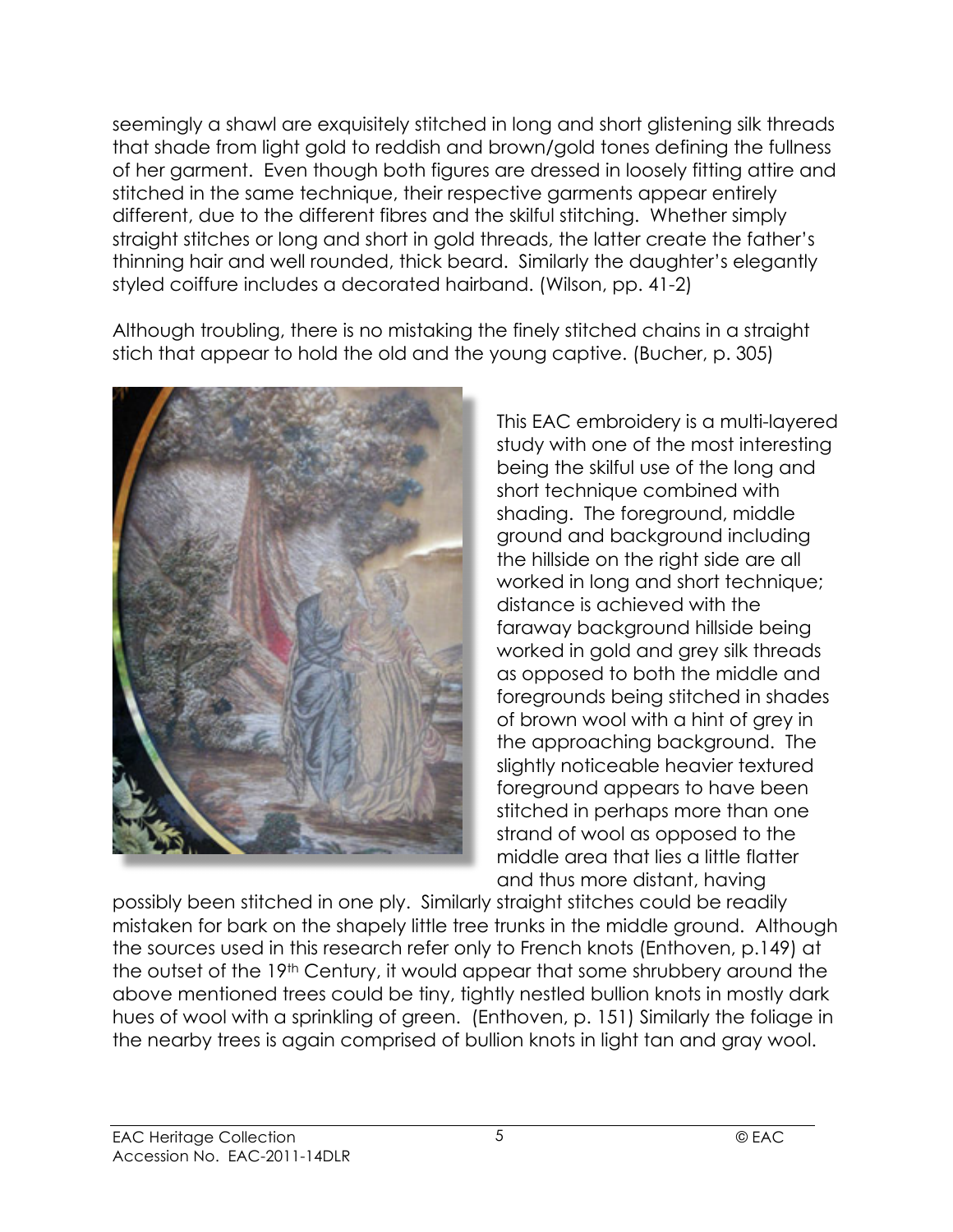Centre front and at the base of this EAC embroidery, an array of colours from orange and dark brown to grey wool are all worked in straight stitches in various directions creating almost a rocky surface, out of which appears to grow some ground greenery and another dark green bullion shrub.

A tree, not unlike the one discussed above although somewhat larger, also has long and short stitches creating its trunk and branches with bullion knots depicting ample foliage that contrasts with the orange coloured wool worked in long and short stitches that tend to sweep up the side of the nearby huge mountain. The orange sets the scene for an adjacent tree whose trunk consists of a streak of orange coloured wool ridges covered in long and short stitches plus a startling pronounced central red streak that widens as it descends to the bottom, directly behind the father. There's no mistaking the red; at the very least, the world, has always seen red as depicting trouble. What better colour than red to portray a questionable, serious pact with God? Adding to this seemingly stormy, even emotional upset is the somewhat wind blown foliage on the tree that looks like turkey work but on close examination it's the work of an ingenious embroiderer wanting to create a particular effect. Turkey work embroidery (Bucher, p. 312) does not seem to appear until the Berlin Work era, around the middle of the 19th Century. However embroiderers might well have been aware of knotted pile or plush rugs (Bath, p. 138-39) from which turkey work is derived. It's possible that the latter plush work inspired the designer and/or embroiderer to devise her own technique. Three loops of a wool strand are caught or sewn down as the embroidery thread is brought to the surface, taken through all three loops at once in the tiniest of stitches, which goes down through the silk ground to the underside securing the loops. The thread is then returned to the surface to repeat the process many times as the groups of loops are solidly packed.

Finally it can be said because of the theme, design and finely executed embroidery, it is reasonable to think that this piece could have been created at a girl's academy in the early 19th Century. similar to the schools where the above-mentioned embroideries were designed and embroidered under the guidance of a knowledgeable instructor. It is of course also very possible that an individual with substantial embroidery training stitched this sophisticated piece. At any rate it is obvious, this EAC embroidery is the work of a talented embroiderer who in fact created a work of art.

Dot From November 6, 2014